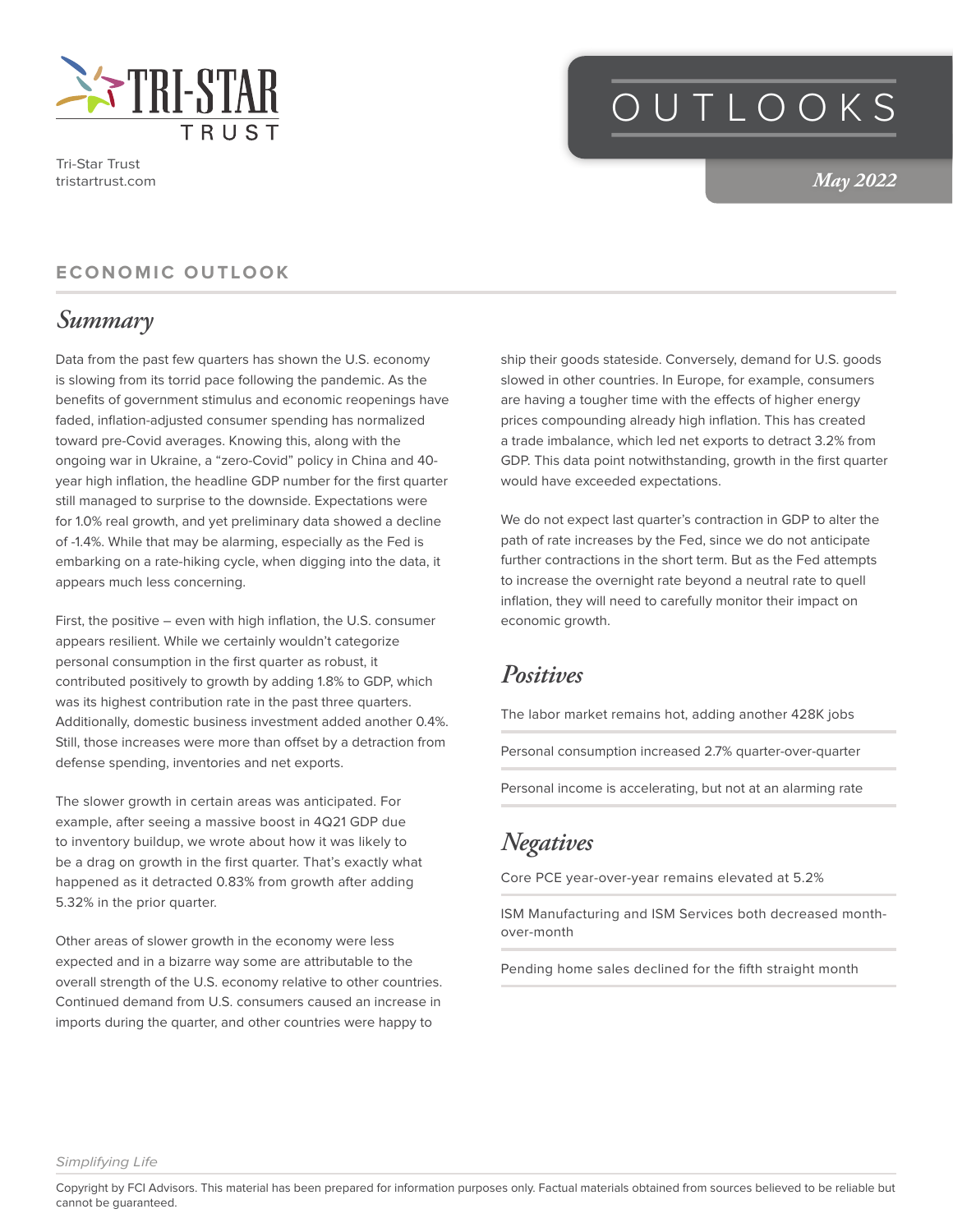

Tri-Star Trust tristartrust.com

# OUTLOOKS

*May 2022*

#### **EQUITY OUTLOOK**

#### *Summary*

As we indicated last month, the March rally seemed a bit premature given the uncertainty that remains. With the benefit of hindsight, the performance of equity markets in April confirms that belief. The S&P 500 fell 8.7% for the month hitting a fresh year-to-date closing low. Upward pressure on bond yields in April again led to outsized pressure on growth stocks. The Russell 1000 Growth index dropped 12.1% versus the Russell 1000 Value which declined 5.6%. This is an acceleration of a trend that has dominated much of 2022.

With well over half of the S&P 500 companies having reported earnings for the quarter, results have largely been mediocre as expected. The average company has exceeded their expected earnings by 4%, a rate far lower than the averages experienced in recent years. Forward guidance has expectedly been soft given the uncertain environment many companies face.

Equity markets are likely to remain volatile and challenged as we barrel into summer. Visibility remains quite cloudy on a number of fronts. The war in Ukraine has no obvious or immediate resolution. Covid lockdowns in China continue to pressure supply chains. The Fed has only begun their policy steps to fight inflation with an elevated risk of overshooting their objective.

We believe the clouds should begin to part as we head into the closing months of 2022. The sun will again shine on equity markets but we may have to dodge a few raindrops in the meantime. Keep an umbrella handy.

#### *Positives*

Stocks are oversold in the short term

Corporate balance sheets

#### *Negatives*

Fed policy uncertainty

Supply chain and labor shortages

#### *Unknowns*

Ukraine war escalation possibility

*Simplifying Life*

Copyright by FCI Advisors. This material has been prepared for information purposes only. Factual materials obtained from sources believed to be reliable but cannot be guaranteed.